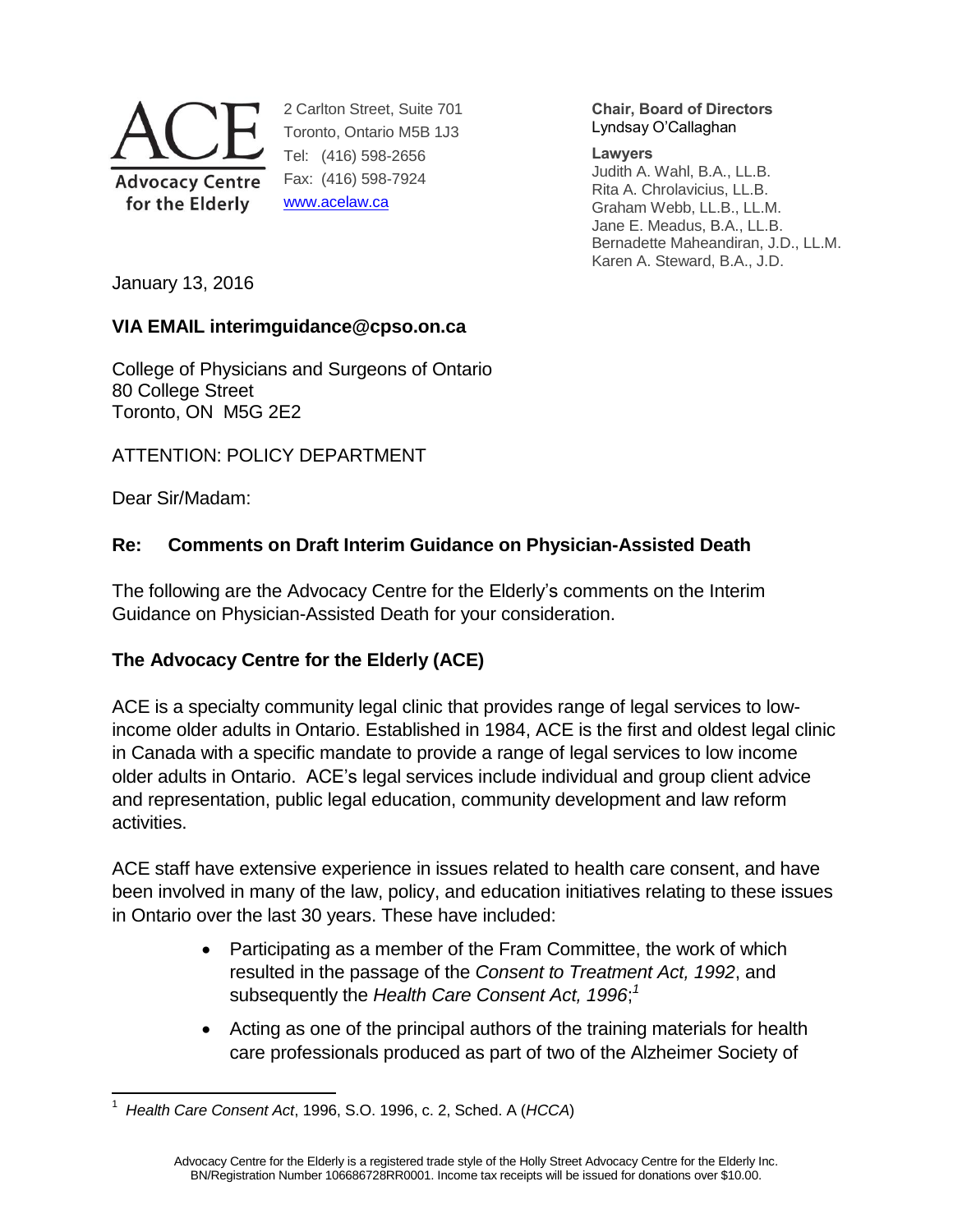Ontario Initiatives (# 2 and #7) on Physicians' Education and Advance Directives on Care Choices;

- Participating on the Ontario Medical Association President's Advisory Committee on Palliative Care and Advance Care Planning;
- Participating currently on the Advisory Committee for the Law Commission of Ontario Project on Legal Capacity, Decision-making and Guardianship;
- Engaging presently, and for the past two years, in a number of educational initiatives for health care practitioners on health care consent and advance care planning. These include, but are not limited to, initiatives in the Erie-St Clair LHIN, Central East LHIN, Hamilton Niagara Haldimand Brant (HNHB) LHIN, and Northwest LHIN. These initiatives have involved interactive, detailed training sessions as well as the production of an online training course on health care consent and advance care planning. This course has become a requirement for licensees signing Long-Term Care Home Service Accountability Agreements in the HNHB LHIN;
- Co-authoring, with the law firm of Dykeman Dewhirst O'Brien LLP, a major research paper for the Law Commission of Ontario entitled *[Health Care](http://www.acelaw.ca/advance_care_planning_-_publications.php)*  [Consent and Advance Care Planning in](http://www.acelaw.ca/advance_care_planning_-_publications.php) Ontario;<sup>2</sup> and,
- Providing comments on previous College of Physicians and Surgeons of Ontario (CPSO) policies.

Our comments are based on extensive experience conducting educational seminars for lawyers and physicians on health care consent and end-of-life decision-making. Through these experiences, ACE has observed that many physicians inadvertently fall afoul of Ontario law on health care consent generally, and around end-of-life decision-making issues, in particular.

Given our years of working on health law and policy issues that impact older adults in Ontario and across Canada, we trust that our comments on the Draft Interim Guidance on Physician-Assisted Death will be of assistance.

## **Commentary on the Draft Interim Guidance on Physician-Assisted Death**

 $\overline{a}$ 

Overall, this version of the Draft Interim Guidance on Physician-Assisted Death (the Draft Policy) accurately reflects the law as set out in *Carter v. Canada (Attorney General)*

<sup>2</sup> Judith Wahl, Mary Jane Dykeman and Brendan Gray, *Health Care Consent and Advance Care Planning in Ontario: Legal Capacity, Decision-Making in Guardianship,* Law Commission of Ontario: January 2014, available at: http://www.lco-cdo.org/capacity-guardianship-commissioned-paper-ace-ddo.pdf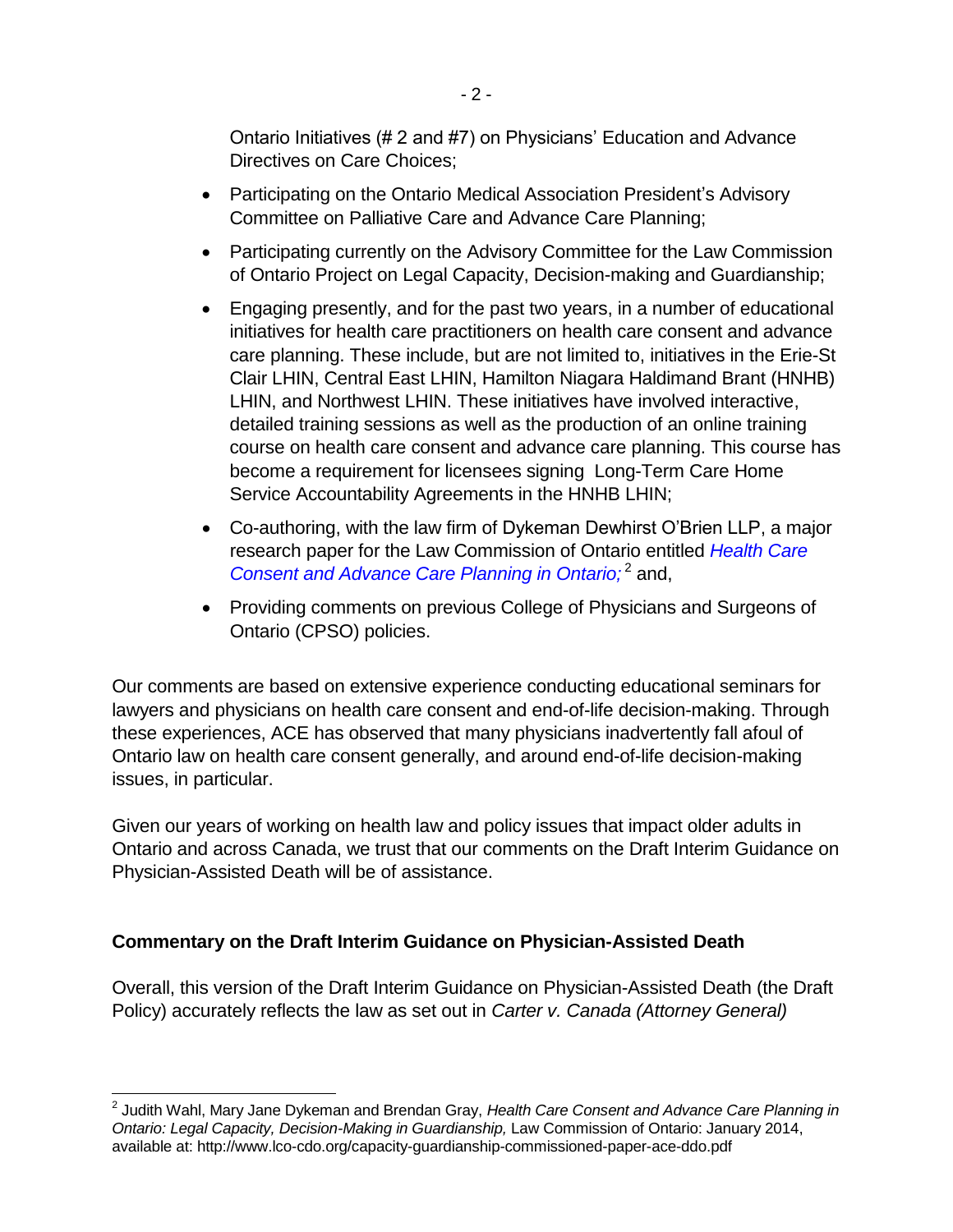*(Carter).* <sup>3</sup> ACE advocates for scrupulous safeguards in order to ensure that physicianassisted death is entered into voluntarily and is not abused.

ACE applauds the efforts of the CPSO in providing guidance to physicians in this time of uncertainty in the area of end-of-life decision-making. As indicated in the Draft Policy, much of this document may have to be revised when the Federal and Provincial Governments determine their legislative response to the *Carter* decision*.*

Our comments will address the following aspects of the Draft Policy:

- 1. Ascertaining voluntary and informed consent to physician-assisted death;
- 2. Reviewing the sample process map; and,
- 3. Informing patients about the option of physician-assisted death.

## **1. Ascertaining Voluntary and Informed Consent to Physician-Assisted Death**

As the Draft Policy correctly states at lines 107 to 110, the *Health Care Consent Act, 1996,* provides that the following elements of consent must be met for consent to be considered valid:

- 1. The consent must relate to the treatment;
- 2. The consent must be informed;
- 3. The consent must be given voluntarily; and
- 4. The consent must not be obtained through misrepresentation or fraud. $4$

These elements relate to consent to treatment. Nevertheless, given the irremediable consequences of physician-assisted dying, these elements are to be strictly complied with in order to ensure the protection of those involved.

ACE wholeheartedly agrees that a patient must understand all of the palliative care options available to them. Understanding alternatives to physician-assisted dying is an important aspect of informed consent. At no point should a patient's choice to terminate life be made because they are unaware of other ways to alleviate the suffering or pain caused by their condition.

ACE is concerned, however, that the Draft Policy does not provide sufficient guidance to physicians who are assessing the voluntariness of their patients' consent to physician-

 $\frac{3}{2}$  2015 SCC 5

<sup>4</sup> *Supra,* note [1,](#page-0-0) s. 11 (1).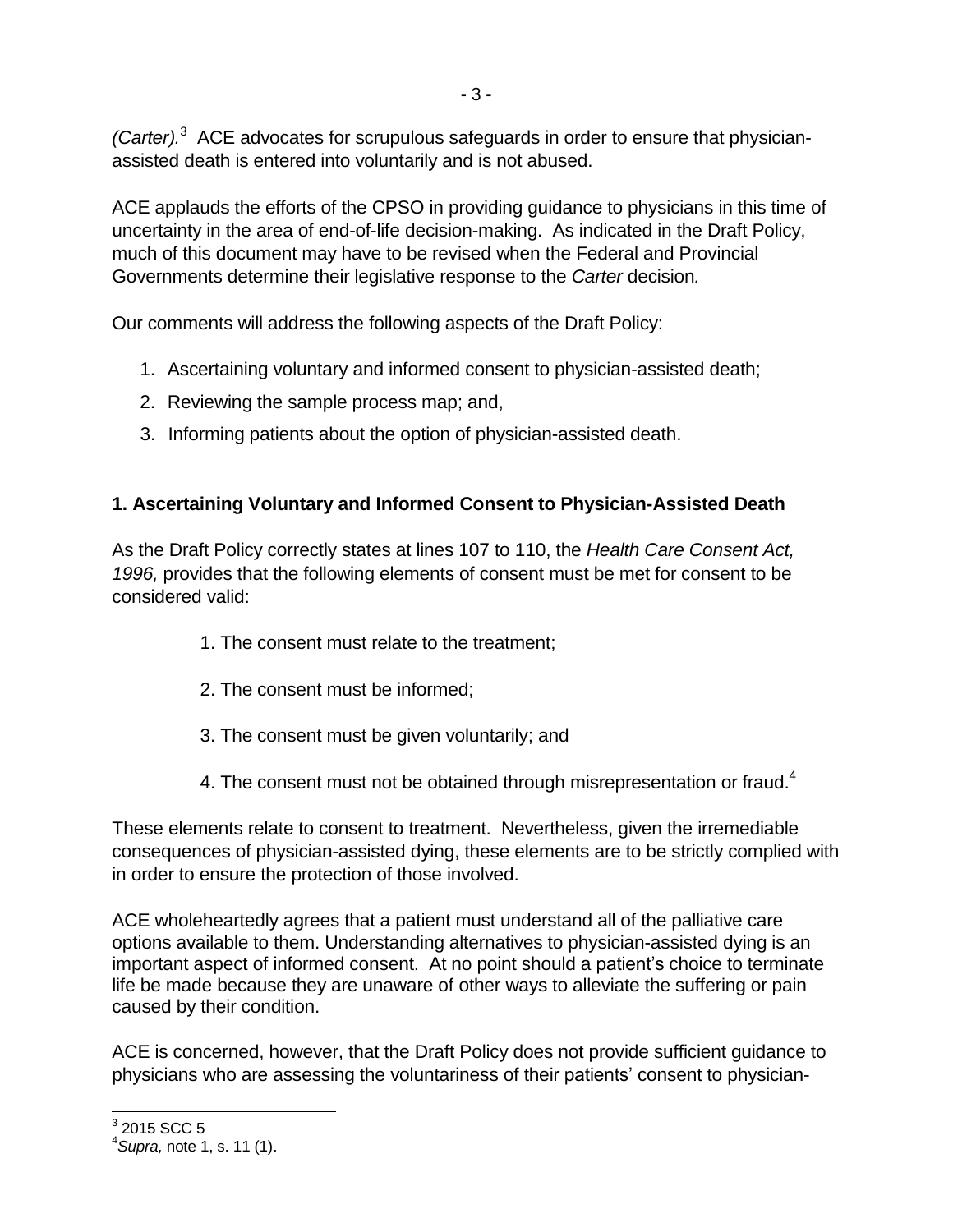assisted death. In our experience, persons who experience multiple disadvantages may be susceptible to undue influence and pressure. Persons who have grievous or irremediable medical conditions and who are also experiencing discrimination due to age may be particularly vulnerable. They may feel that they are a burden on others as they lose their independence; they may be socially isolated; or they may fear not having adequate social supports to meet their needs, all of which may be inducements toward physician-assisted death. They may be making their decisions, not based on their illness, but rather on fears about the availability of care at their end of life.

The attending and consulting physicians must spend significant time with the patient searching out these vulnerabilities, in order to assess whether the patient's decisionmaking is truly voluntary. ACE questions whether this burden should be placed on physicians or should be the responsibility of another, specialized body. In ACE's experience, there is also some misunderstanding among physicians about the law of consent as it relates to treatment. Nevertheless, at this time, physicians are being placed in the role of having to assess the voluntariness of a patient's consent to physicianassisted death. Physicians will require additional guidance and education in the law of consent and in identifying possible undue influence in order to fulfil this role.

Furthermore, ACE is concerned that the Draft Policy misstates the role of "advance directives" in end-of-life decision-making. At line 119, the Draft Policy correctly indicates that requests for and/consent to physician-assisted death cannot be made through a substitute decision-maker, only by a capable patient. The Draft Policy also states on the same line that the physician must decline requests made through an advance directive. This statement may cause unnecessary confusion. In Ontario, consent to treatment cannot be obtained vis-a-vis an advance directive. If a patient expressed a capable wish with regard to a particular treatment in future, not with respect to their present healthcondition, and subsequently became incapable, the wish is to be interpreted by the substitute decision-maker and conveyed to the health care provider. The statement at line 119 is misleading and should be clarified by adding, "As with treatment decisions" when discussing requests made through advance directives.

Additionally, physicians should avail themselves of appropriate translation services in order to ensure that patient consent is informed and voluntary. Physicians often rely on family members for translation, which is generally not recommended. Given the nature of physician-assisted death and the potential for faulty translation by family members who are not professional translators and may have conflicting interests, it is vital to use independent translation services. Similarly, persons with alternate communication requirements (i.e. pocket talkers, bliss boards, etc.) must be accommodated with translators or assistive devices to ensure that they do not face barriers to accessing physician-assisted death, nor to understanding its consequences and any alternative treatments.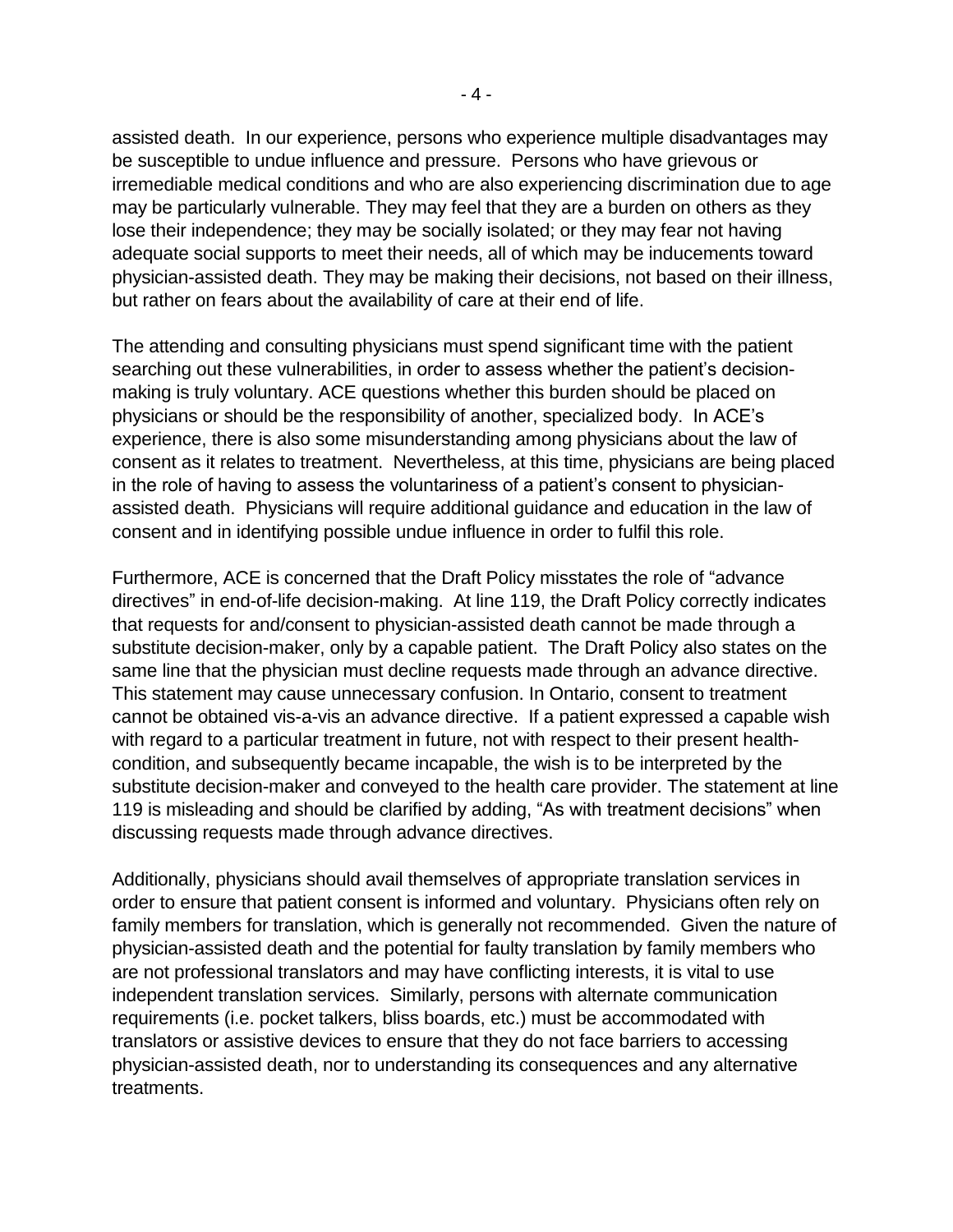#### **2. The Sample Process Map**

On lines 210 to 222, the Draft Policy contains a sample process map. Such a process map offers useful guidance to physicians who will be assisting patients in dying.

ACE submits that it is vital that the initial discussion between patient and physician regarding physician-assisted death be held outside the presence of others, including family members, excepting impartial communication assistance. Given the possibility of influence by third parties, as earlier discussed, it will be important to ensure that the patient is free of any undue influence. Meeting with the patient (except as indicated above) will provide the physician with the opportunity to assess the voluntariness of the patient's consent to physician-assisted death, and will allow a proper flow of communication between the patient and the physician.

ACE questions the utility of the declaration requirement in the first request stage. ACE believes that a signed declaration is insufficient to ensure that consent to physicianassisted death is informed and voluntary. ACE hopes that the legislation will offer additional protections in this regard. As it stands, the proposed document is intended to be witnessed by two persons, only one of whom is not a relative or entitled to a portion of the estate. Given the potential for abuse in these cases, ACE strongly recommends that neither witness be a relative or potential beneficiary of the patient's estate.

At stage two, the process map lacks clarity on the issue of timelines for the reassessment of capacity. While the process map indicates that both the attending and consulting physicians must agree that the patient has capacity to consent to physician-assisted death and that the patient's consent is free from undue influence, it does not indicate whether the patient must be capable of consent at the time of the administration of the "fatal dose". This issue becomes more problematic where a person is self-administering the fatal dose at home and the physician is not present. There is also not much clarity regarding how much time can pass between the stage-two capacity assessment and the administration of the fatal dose.

## **3. Informing Patients about the Option of Physician-Assisted Death**

While the Draft Policy provides some guidance to physicians on how they should discuss patient requests for physician-assisted death, it is silent on how physicians should themselves broach the option of physician-assisted death when discussing a patient's treatment options.

The *Health Care Consent Act, 1996,* provides that consent to treatment must be informed, which requires that the patient be provided with information regarding the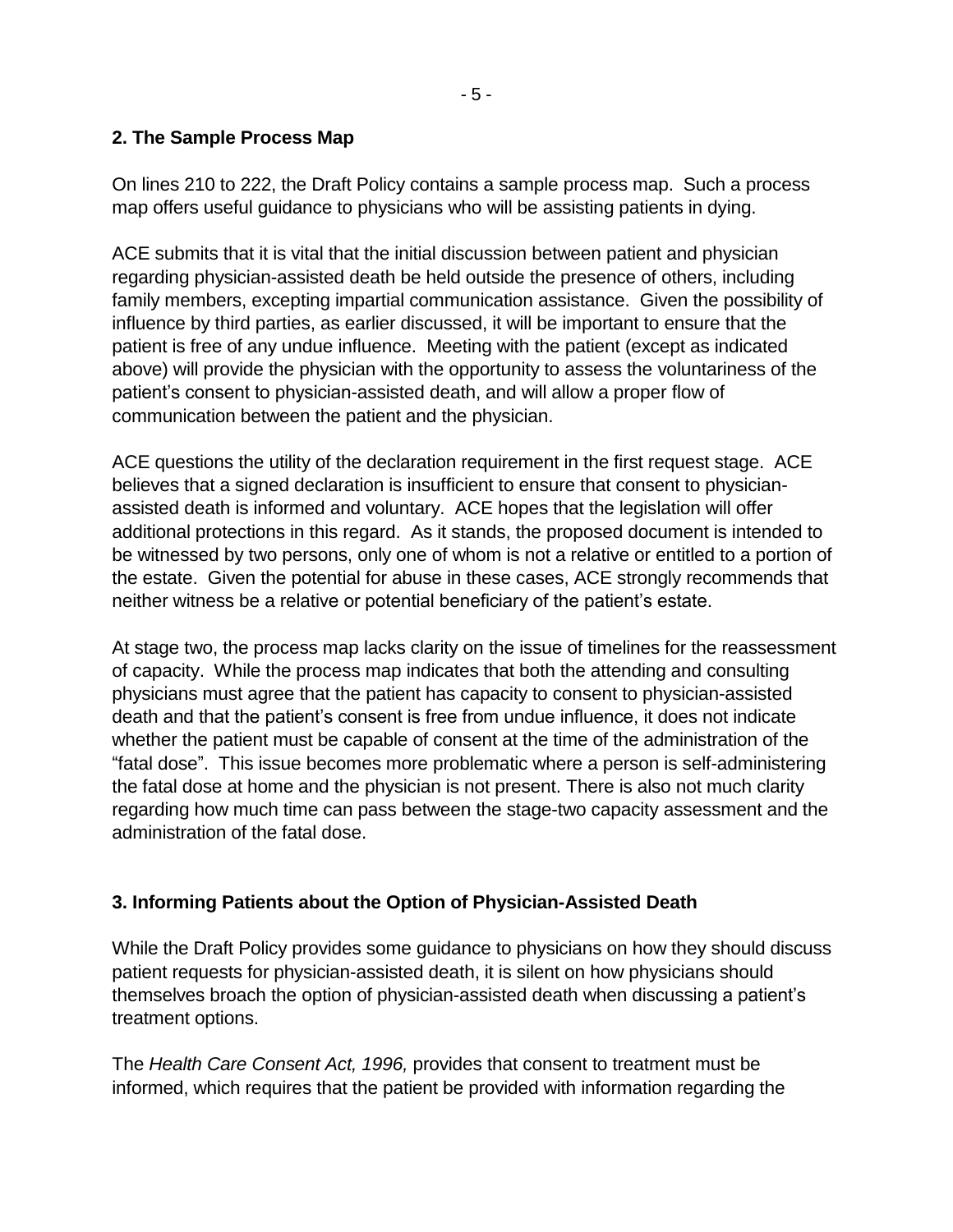nature, expected benefits, material risks and material side effects of the treatment.<sup>5</sup> Informed consent also requires that the health practitioner provide information about alternative courses of action.<sup>6</sup> One of the alternative courses of action in some instances will be physician-assisted death.

The Final Report of the Provincial-Territorial Expert Advisory Group on Physician-Assisted Dying<sup>7</sup> recommends that physicians be required to inform patients of all end-oflife options, including physician-assisted dying. $8$  While this recommendation was provided in the context of a discussion of the duties of conscientiously objecting health care providers, the "duty to inform," as described in the Final Report, applies equally to all physicians. All reasonable options at the end of life should be discussed with patients.

However, it is vital that this discussion take place with an acknowledgement of the significant potential for harm. Physicians must be aware of their biases with regard to quality of life when discussing this option with patients, even as an alternative. ACE perceives a real risk that older patients will be provided with the option of physicianassisted death at a relative rate that is much higher than younger patients with similar illnesses.

When this option is being canvassed with patients as an alternative to other forms of treatment, the patient should not take it as a suggestion, rather as a discussion of **all** possible options. The patient should not be left with the belief that this option is being proposed instead of palliative or hospice care, for example. As noted above, persons with specific vulnerabilities may be affected by these discussions and see them as encouragement by the physician to take this option because of pre-existing fears of being burdensome or a drain on the resources of their family members or the particular health care facility that they are in. ACE recommends that significant guidance be provided to all physicians to ensure that patients are not made to feel devalued by the discussion of physician-assisted death and that pre-conceived notions about the quality of life of older adults do not taint the discussion between physician and patient.

l

<sup>5</sup> *Ibid.,* ss. 11(2) and (3)

<sup>6</sup> *Ibid.,* s. 11(3)

<sup>&</sup>lt;sup>7</sup> Final Report of the Provincial-Territorial Expert Advisory Group on Physician-Assisted Dying, November 30, 2015, available at: http://www.health.gov.on.ca/en/news/bulletin/2015/docs/eagreport\_20151214\_en.pdf 8 *Ibid.,* p. 9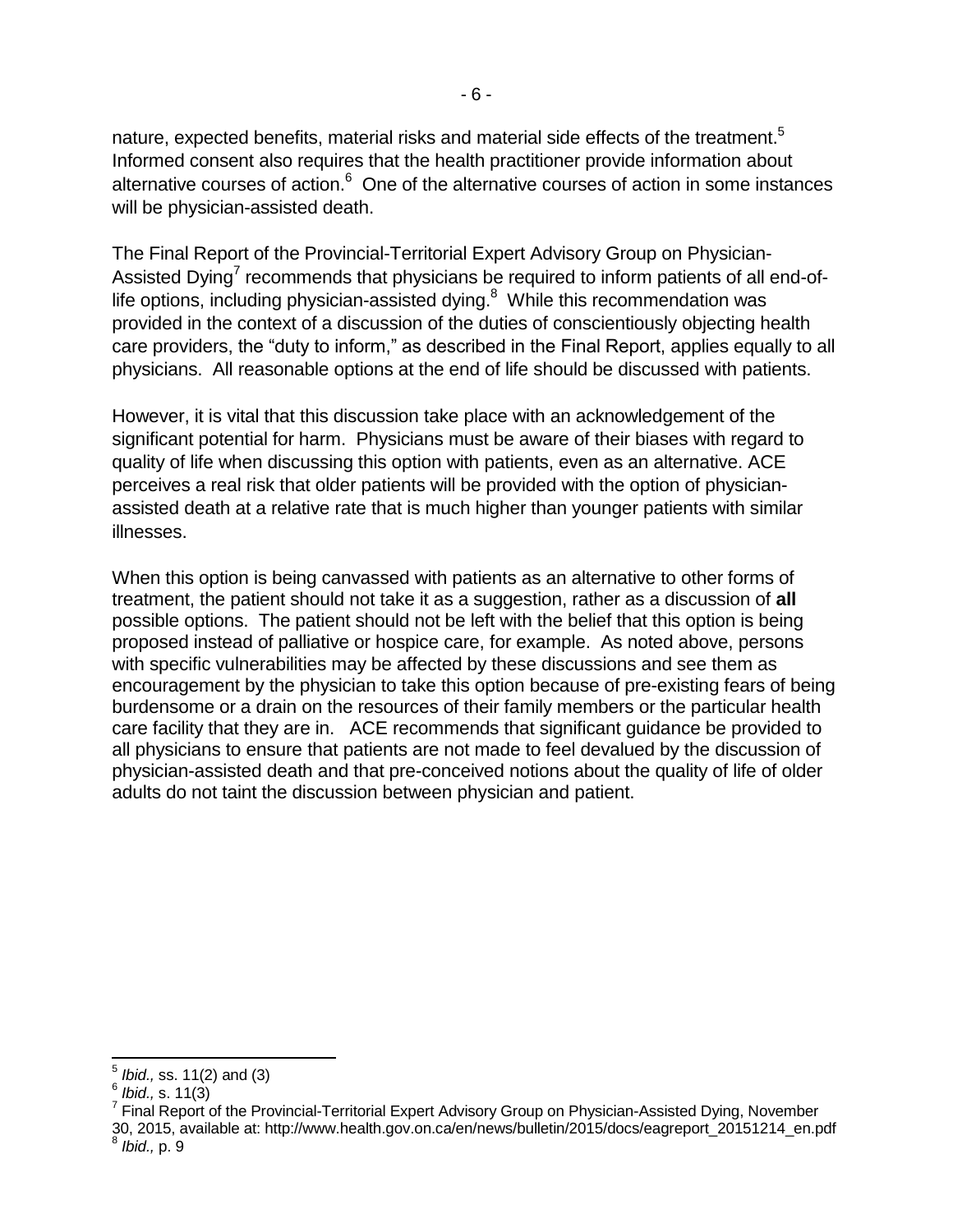#### **Conclusion**

The introduction of physician-assisted death into the Canadian health care system presents profound challenges for all involved. Appropriate safeguards must be put in place at all levels to ensure that a balance is struck between access to the option of physician-assisted death and protection of vulnerable persons from pressures to take this option. While this Draft Policy is a positive step in this direction, the Federal and Provincial legislatures must move to ensure this balance.

ACE recommends that the Draft Policy:

- Include a statement that physicians should use independent translation services or other appropriate accommodations to facilitate communication when obtaining informed consent to physician-assessed death;
- Provide more guidance on how physicians should assess for patients' vulnerabilities in order to ensure that requests for physician-assisted death are voluntary;
- Be amended at lines 119 to 121 to read "as with treatment decisions, requests for physician-assisted death cannot be made through an advance directive"; and,
- Provide more guidance regarding when, and how, physicians should advise patients of the option of physician-assisted dying when discussing treatment options.

ACE also recommends that the process map:

- Be amended to stipulate that the initial discussion with the patient is held with the patient alone, with appropriate accommodation to prevent any linguistic or other communication barriers;
- Be amended so that neither witness to a patient's written request for physicianassisted death may be that patient's relative, or anyone else entitled to any portion of the patient's estate; and,
- Provide clarity as to whether a patient must be capable of consenting to the administration of the "fatal dose" of medication and how much time can pass between the capacity assessment and the administration of the medication, especially in cases of self-administration.